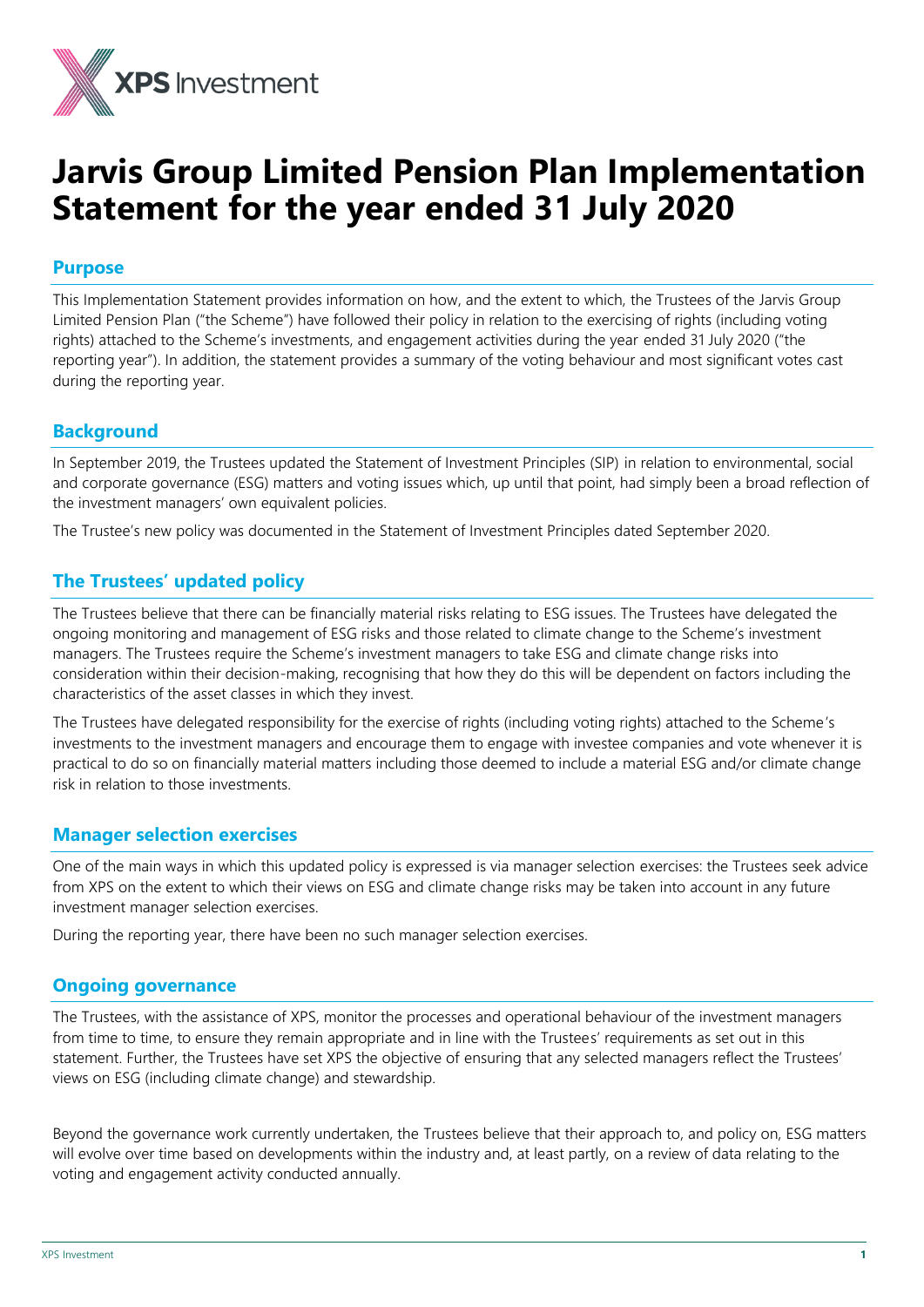

## **Adherence to the Statement of Investment Principles**

During the reporting year the Trustees are satisfied that they followed their policy on the exercise of rights (including voting rights) and engagement activities to an acceptable degree.

## **Voting activity**

The main asset class where the investment managers will have voting rights is equities. The Scheme has specific allocations to public equities and investments in equities will also form part of the strategy for the Schroders Diversified Growth Fund in which the Scheme invests. Therefore, a summary of the voting behaviour and most significant votes cast by each of the relevant investment manager organisations is shown below.

Legal & General Investment Management World (ex UK) Equity Index Fund

| Voting Information                                                                                                                                                                                                                                                                                                                                                                                                                                                                                                                                                                                                              |  |  |  |
|---------------------------------------------------------------------------------------------------------------------------------------------------------------------------------------------------------------------------------------------------------------------------------------------------------------------------------------------------------------------------------------------------------------------------------------------------------------------------------------------------------------------------------------------------------------------------------------------------------------------------------|--|--|--|
| Legal & General Investment Management World (ex UK) Equity Index Fund                                                                                                                                                                                                                                                                                                                                                                                                                                                                                                                                                           |  |  |  |
| The fund manager has not provided stewardship code data at present                                                                                                                                                                                                                                                                                                                                                                                                                                                                                                                                                              |  |  |  |
| The manager voted on 99.83% of resolutions of which they were eligible out of 27,125 votes.                                                                                                                                                                                                                                                                                                                                                                                                                                                                                                                                     |  |  |  |
| Investment Manager Client Consultation Policy on Voting                                                                                                                                                                                                                                                                                                                                                                                                                                                                                                                                                                         |  |  |  |
| LGIM's voting and engagement activities are driven by ESG professionals and their assessment of the requirements in these<br>areas seeks to achieve the best outcome for all clients. Voting policies are reviewed annually and take into account<br>feedback from clients.                                                                                                                                                                                                                                                                                                                                                     |  |  |  |
| Every year, LGIM holds a stakeholder roundtable event where clients and other stakeholders (civil society, academia, the<br>private sector and fellow investors) are invited to express their views directly to the members of the Investment Stewardship<br>team. The views expressed by attendees during this event form a key consideration as LGIM continue to develop voting<br>and engagement policies and define strategic priorities in the years ahead. LGIM also take into account client feedback<br>received at regular meetings and/ or ad-hoc comments or enquiries.                                              |  |  |  |
| Investment Manager Process to determine how to Vote                                                                                                                                                                                                                                                                                                                                                                                                                                                                                                                                                                             |  |  |  |
| All decisions are made by LGIM's Investment Stewardship team and in accordance with relevant Corporate Governance &<br>Responsible Investment and Conflicts of Interest policy documents which are reviewed annually. Each member of the team<br>is allocated a specific sector globally so that the voting is undertaken by the same individuals who engage with the relevant<br>company. This ensures LGIM's stewardship approach flows smoothly throughout the engagement and voting process and<br>that engagement is fully integrated into the vote decision process, therefore sending consistent messaging to companies. |  |  |  |
| How does this manager determine what constitutes a 'Significant' Vote?                                                                                                                                                                                                                                                                                                                                                                                                                                                                                                                                                          |  |  |  |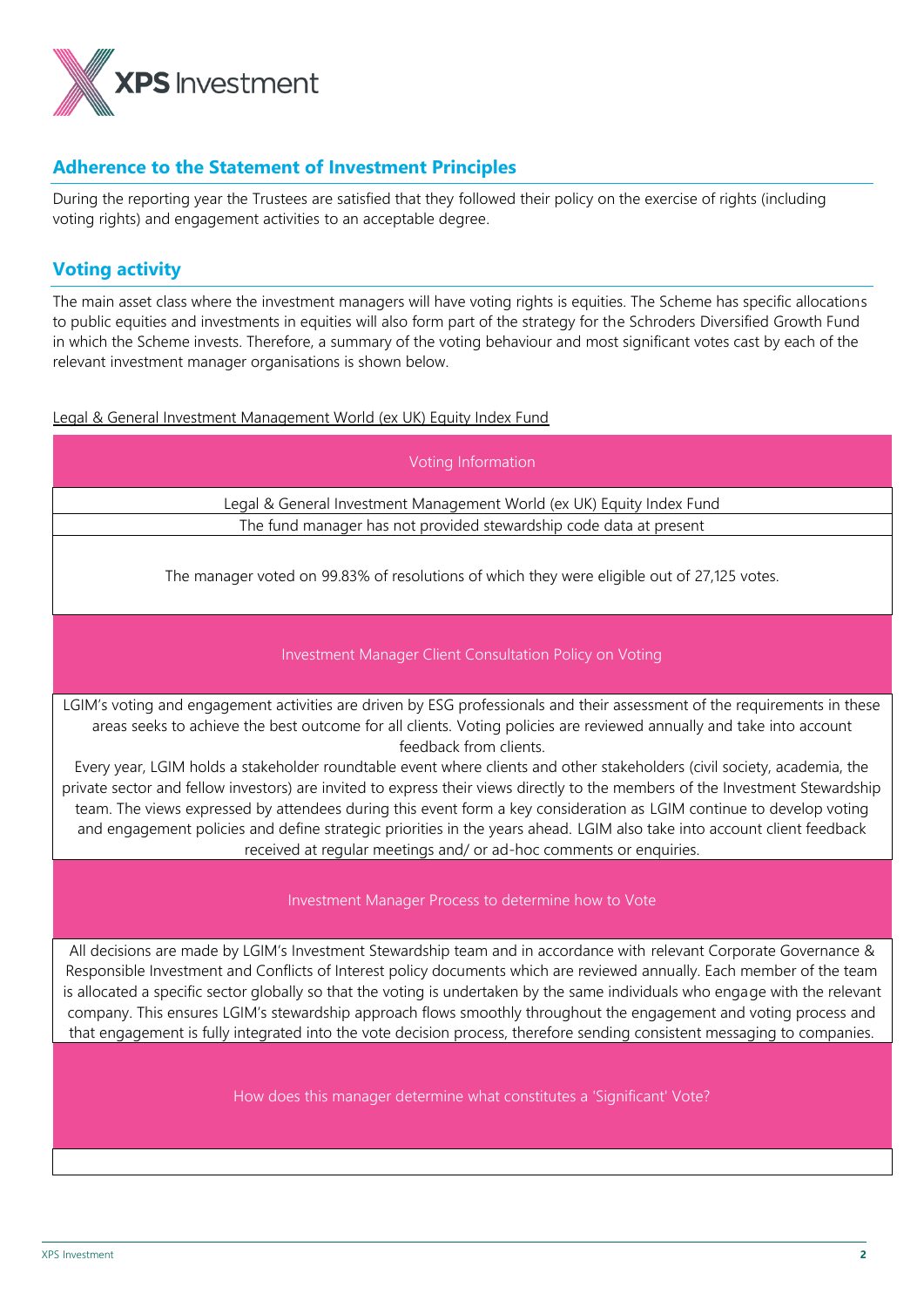

As regulation on vote reporting has recently evolved with the introduction of the concept of 'significant vote' by the EU Shareholder Rights Directive II, LGIM wants to ensure it continues to help clients in fulfilling their reporting obligations. LGIM also believe public transparency of vote activity is critical for clients and interested parties to hold LGIM to account.

For many years, LGIM has regularly produced case studies and/ or summaries of LGIM's vote positions to clients for what was deemed were 'material votes'. LGIM are evolving its approach in line with the new regulation and are committed to provide clients access to 'significant vote' information.

In determining significant votes, LGIM's Investment Stewardship team takes into account the criteria provided by the Pensions & Lifetime Savings Association consultation (PLSA). This includes but is not limited to:

• High profile vote which has such a degree of controversy that there is high client and/ or public scrutiny;

• Significant client interest for a vote: directly communicated by clients to the Investment Stewardship team at LGIM's annual Stakeholder roundtable event, or where LGIM note a significant increase in requests from clients on a particular vote;

• Sanction vote as a result of a direct or collaborative engagement;

• Vote linked to an LGIM engagement campaign, in line with LGIM Investment Stewardship's 5-year ESG priority engagement themes.

LGIM provide information on significant votes in the format of detailed case studies in the quarterly ESG impact and annual active ownership publications.

LGIM will provide information on significant votes in the format of detailed case studies in its quarterly ESG impact report and annual active ownership publications.

If you have any additional questions on specific votes, please note that LGIM publicly disclose votes for the major markets on its website. The reports are published in a timely manner, at the end of each month and can be used by clients for their external reporting requirements. The voting disclosures can be found by selecting 'Voting Report' on the following page: https://www.lgim.com/uk/en/capabilities/corporate-governance/policies-and-voting-disclosures-uk-en/

Does the manager utilise a Proxy Voting System? If so, please detail

LGIM's Investment Stewardship team uses ISS's 'ProxyExchange' electronic voting platform to electronically vote clients' shares. All voting decisions are made by LGIM and it does not outsource any part of the strategic decisions. The use of ISS recommendations is purely to augment LGIM's own research and proprietary ESG assessment tools. The Investment Stewardship team also uses the research reports of Institutional Voting Information Services (IVIS) to supplement the research reports that it receives from ISS for UK companies when making specific voting decisions

To ensure its proxy provider votes in accordance with LGIM's position on ESG, LGIM have put in place a custom voting policy with specific voting instructions. These instructions apply to all markets globally and seek to uphold what it considers are minimum best practice standards which LGIM believe all companies globally should observe, irrespective of local regulation or practice.

LGIM retain the ability in all markets to override any vote decisions, which are based on its custom voting policy. This may happen where engagement with a specific company has provided additional information (for example from direct engagement, or explanation in the annual report) that allows LGIM to apply a qualitative overlay to its voting judgement. LGIM have strict monitoring controls to ensure votes are fully and effectively executed in accordance with voting policies by its service provider. This includes a regular manual check of the votes input into the platform, and an electronic alert service to inform LGIM of rejected votes which require further action.

Significant Votes during the Period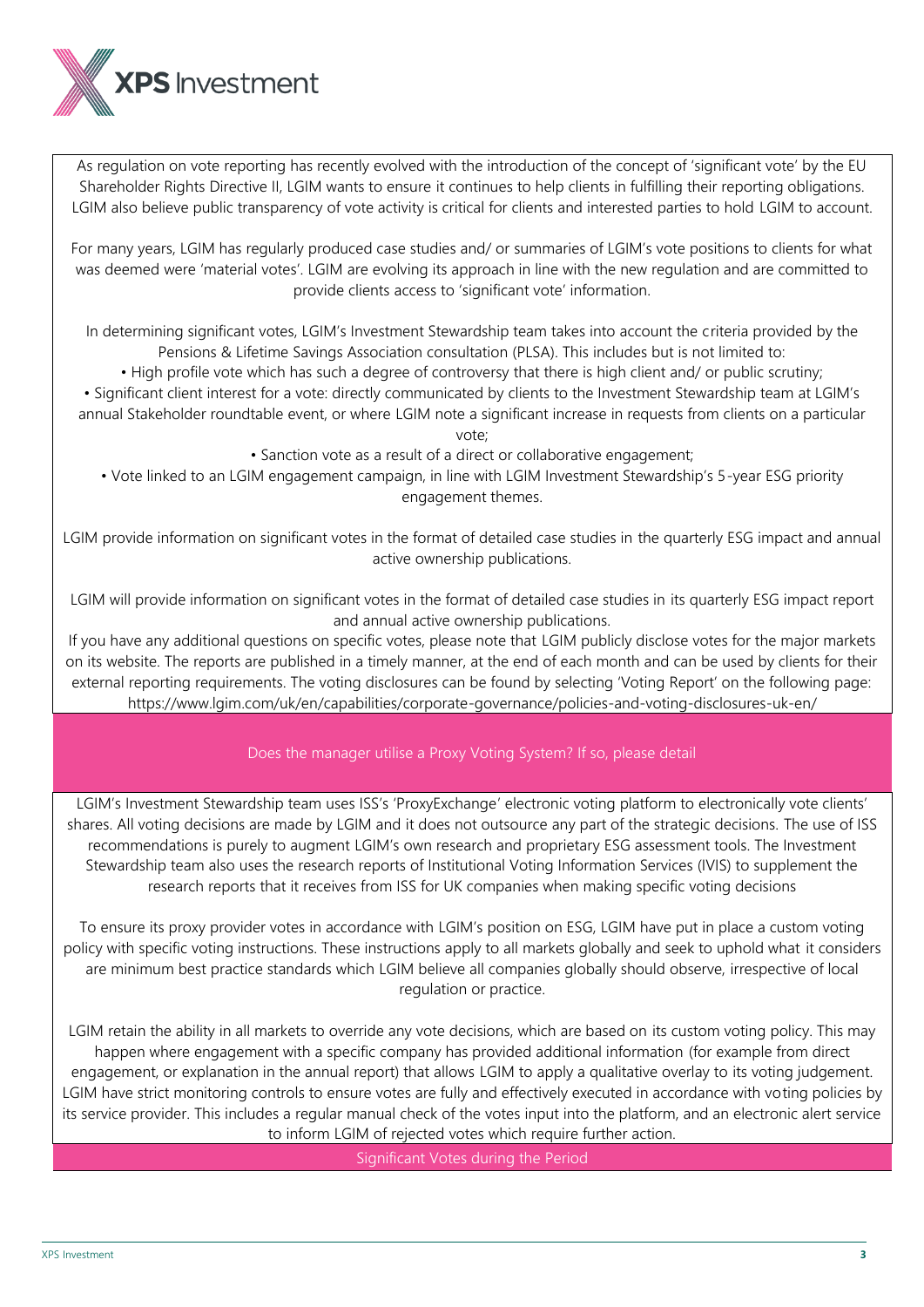

| Company                                                                                                                                                                                                                                                                                                                                                                                                                                                           | <b>Voting Subject</b>                                  | How did the Investment<br>Manager Vote?                                                                                                                                                                                                                                                                                                                                                                                                                        | Result                                                                                                                                                                                                                                                                                                                                |
|-------------------------------------------------------------------------------------------------------------------------------------------------------------------------------------------------------------------------------------------------------------------------------------------------------------------------------------------------------------------------------------------------------------------------------------------------------------------|--------------------------------------------------------|----------------------------------------------------------------------------------------------------------------------------------------------------------------------------------------------------------------------------------------------------------------------------------------------------------------------------------------------------------------------------------------------------------------------------------------------------------------|---------------------------------------------------------------------------------------------------------------------------------------------------------------------------------------------------------------------------------------------------------------------------------------------------------------------------------------|
| AMAZON                                                                                                                                                                                                                                                                                                                                                                                                                                                            | Shareholder resolutions 5 to 16                        | Of 12 shareholder proposals,<br>we voted to support 10. We<br>looked into the individual<br>merits of each individual<br>proposal, and there are two<br>main areas which drove our<br>decision-making: disclosure to<br>encourage a better<br>understanding of process and<br>performance of material issues<br>(resolutions 5, 6, 7, 8, 10, 13, 15<br>and 16) and governance<br>structures that benefit long-<br>term shareholders (resolutions<br>9 and 14). | Resolution 5 to 8, and<br>14 to 16 each received<br>approx. 30% support<br>from shareholders.<br>Resolutions 6 and 10<br>received respectively<br>16.7 and 15.3%<br>support.<br>Resolution 11 received<br>6.1% support.<br>Resolution 12 received<br>1.5 % support.<br>Resolution 13 received<br>12.2% support.<br>(Source: ISS data) |
| Despite shareholders not giving majority support to the raft of shareholder proposals, the sheer number and focus on these                                                                                                                                                                                                                                                                                                                                        |                                                        |                                                                                                                                                                                                                                                                                                                                                                                                                                                                |                                                                                                                                                                                                                                                                                                                                       |
| continues to dominate the landscape for the company. Our engagement with the company continues as we push it to<br>disclose more and to ensure it is adequately managing its broader                                                                                                                                                                                                                                                                              |                                                        |                                                                                                                                                                                                                                                                                                                                                                                                                                                                |                                                                                                                                                                                                                                                                                                                                       |
|                                                                                                                                                                                                                                                                                                                                                                                                                                                                   | stakeholders, and most importantly, its human capital. |                                                                                                                                                                                                                                                                                                                                                                                                                                                                |                                                                                                                                                                                                                                                                                                                                       |
| <b>EXXONMOBIL</b>                                                                                                                                                                                                                                                                                                                                                                                                                                                 | Resolution 1.10 - Elect Director<br>Darren W. Woods    | Against                                                                                                                                                                                                                                                                                                                                                                                                                                                        | 93.2% of shareholders<br>supported the re-<br>election of the<br>combined chair and<br>CEO Darren Woods.<br>Approximately 30% of<br>shareholders<br>supported the<br>proposals for<br>independence and<br>lobbying.<br>(Source: ISS data)                                                                                             |
| We believe this sends an important signal, and will continue to engage, both individually and in collaboration with other<br>investors, to push for change at the company.<br>Our voting intentions were the subject of over 40 articles in major news outlets across the world, including Reuters,<br>Bloomberg, Les Échos and Nikkei, with a number of asset owners in Europe and North America also declaring their<br>intentions to vote against the company. |                                                        |                                                                                                                                                                                                                                                                                                                                                                                                                                                                |                                                                                                                                                                                                                                                                                                                                       |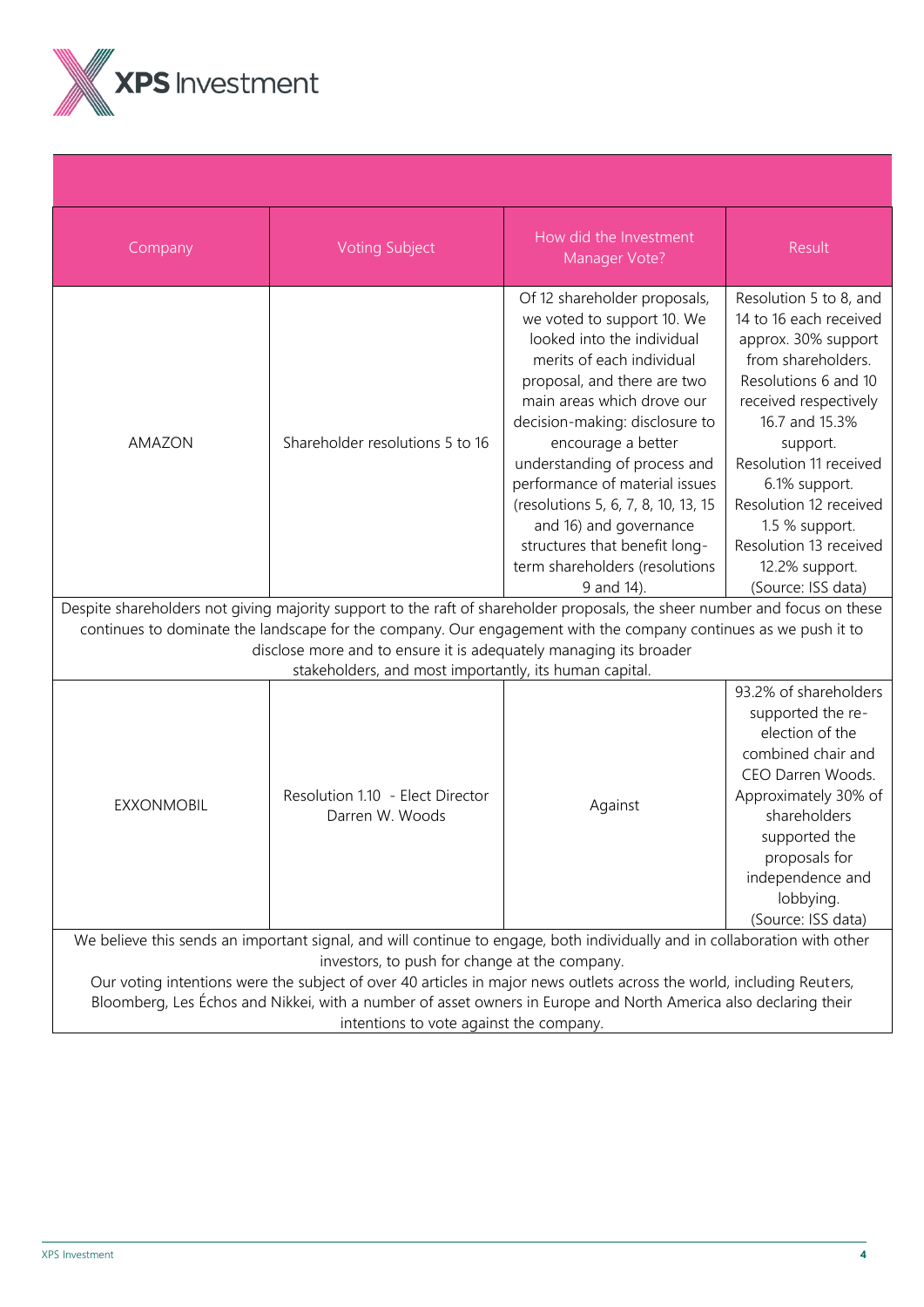

## Baillie Gifford UK Alpha Fund

Voting Information

Baillie Gifford UK Equity Alpha Fund

The fund manager has not provided stewardship code data at present

The manager voted on 100% of resolutions of which they were eligible out of 613 eligible votes.

Investment Manager Client Consultation Policy on Voting

All voting decisions are made by Baillie Gifford's Governance & Sustainability team in conjunction with investment managers. Baillie Gifford do not regularly engage with clients prior to submitting votes, however if a segregated client has a specific view on a vote then they will engage with them on this. If a vote is particularly contentious, Baillie Gifford may reach out to clients prior to voting to advise them of this or request them to recall any stock on loan.

#### Investment Manager Process to determine how to Vote

Thoughtful voting of their clients' holdings is an integral part of Baillie Gifford's commitment to stewardship. They believe that voting should be investment led, because how they vote is an important part of the long-term investment process, which is why their strong preference is to be given this responsibility by their clients. The ability to vote their clients' shares also strengthens their position when engaging with investee companies. Baillie Gifford's Governance and Sustainability team oversees their voting analysis and execution in conjunction with their investment managers. Unlike many of their peers, they do not outsource any part of the responsibility for voting to third-party suppliers. They utilise research from proxy advisers for information

only. Baillie Gifford analyses all meetings in-house in line with their Governance & Sustainability Principles and Guidelines and they endeavour to vote every one of their clients' holdings in all markets.

How does this manager determine what constitutes a 'Significant' Vote?

The list below is not exhaustive, but exemplifies potentially significant voting situations: — Baillie Gifford's holding had a material impact on the outcome of the meeting — The resolution received 20% or more opposition and Baillie Gifford opposed

— Egregious remuneration

— Controversial equity issuance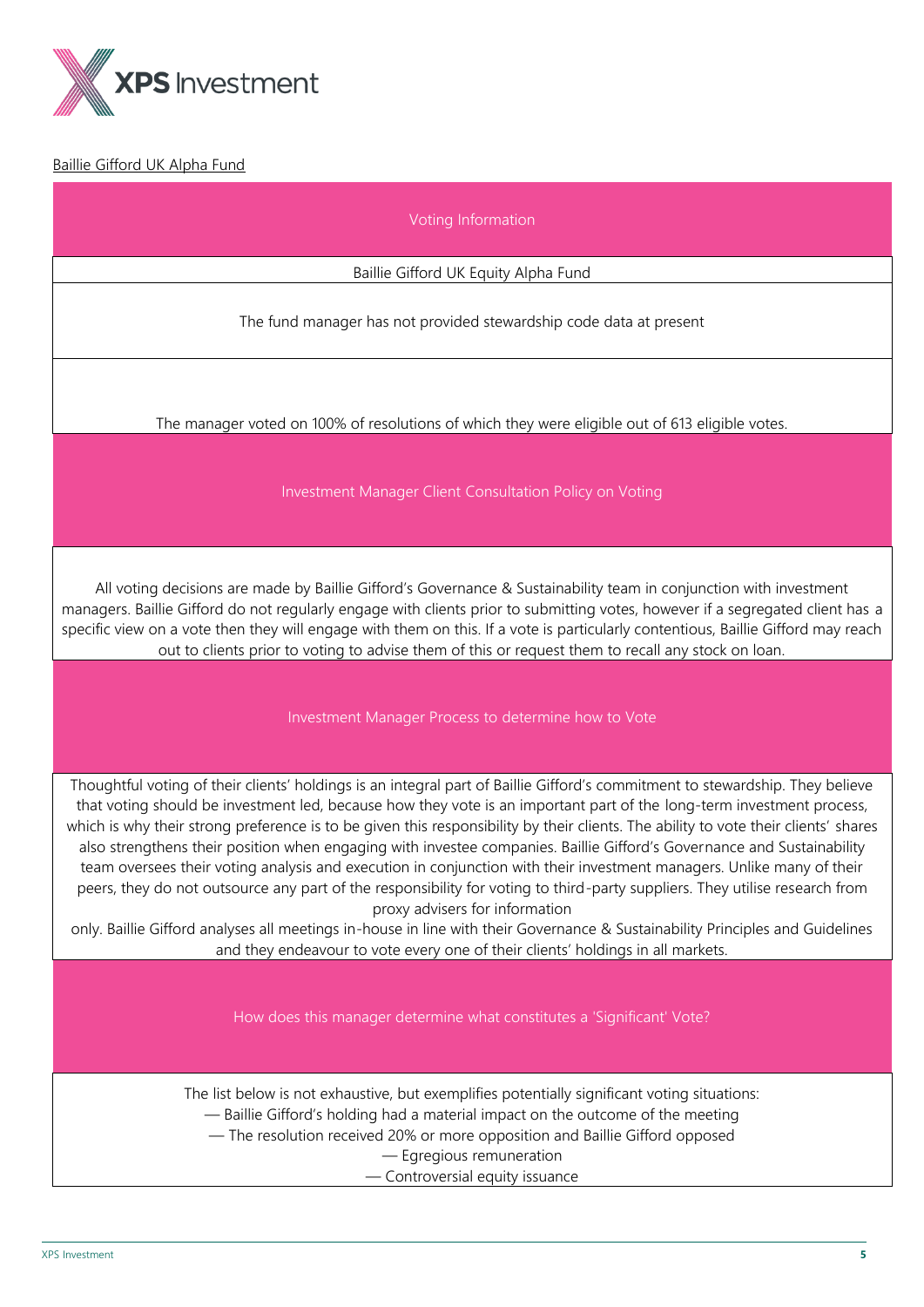

| - Shareholder resolutions that Baillie Gifford supported and received 20% or more support from shareholders<br>- Where there has been a significant audit failing<br>- Where they have opposed mergers and acquisitions<br>- Where they have opposed the financial statements/annual report<br>- Where they have opposed the election of directors and executives.                                                                                                                                                                                                                                      |                            |                                         |        |
|---------------------------------------------------------------------------------------------------------------------------------------------------------------------------------------------------------------------------------------------------------------------------------------------------------------------------------------------------------------------------------------------------------------------------------------------------------------------------------------------------------------------------------------------------------------------------------------------------------|----------------------------|-----------------------------------------|--------|
| Does the manager utilise a Proxy Voting System? If so, please detail                                                                                                                                                                                                                                                                                                                                                                                                                                                                                                                                    |                            |                                         |        |
| Whilst Baillie Gifford are cognisant of proxy advisers' voting recommendations (ISS and Glass Lewis), they do not delegate<br>or outsource any of their stewardship activities or follow or rely upon their recommendations when deciding how to vote<br>on their clients' shares. All client voting decisions are made in-house. Baillie Gifford vote in line with their in-house policy<br>and not with the proxy voting providers' policies. Baillie Gifford also have specialist proxy advisors in the Chinese and Indian<br>markets to provide them with more nuanced market specific information. |                            |                                         |        |
| Top 5 Significant Votes during the Period                                                                                                                                                                                                                                                                                                                                                                                                                                                                                                                                                               |                            |                                         |        |
| Company                                                                                                                                                                                                                                                                                                                                                                                                                                                                                                                                                                                                 | <b>Voting Subject</b>      | How did the Investment<br>Manager Vote? | Result |
| Jupiter Fund<br>Management                                                                                                                                                                                                                                                                                                                                                                                                                                                                                                                                                                              | M&A Activity               | Abstain                                 | Pass   |
| After consideration, it was felt that the acquisition of Merian Global Investors as the transaction is not identifiably in the<br>interest of long-term shareholders. Baillie Gifford have since sold out of the holding.                                                                                                                                                                                                                                                                                                                                                                               |                            |                                         |        |
| Keller                                                                                                                                                                                                                                                                                                                                                                                                                                                                                                                                                                                                  | Amendment of Share Capital | For                                     | Pass   |
| Baillie Gifford have supported the higher level of issuance authority this year to provide companies with additional flexibility<br>in the current market environment. They will monitor this at next year's AGM.                                                                                                                                                                                                                                                                                                                                                                                       |                            |                                         |        |
| <b>Standard Chartered</b>                                                                                                                                                                                                                                                                                                                                                                                                                                                                                                                                                                               | Remuneration - Report      | Against                                 | Pass   |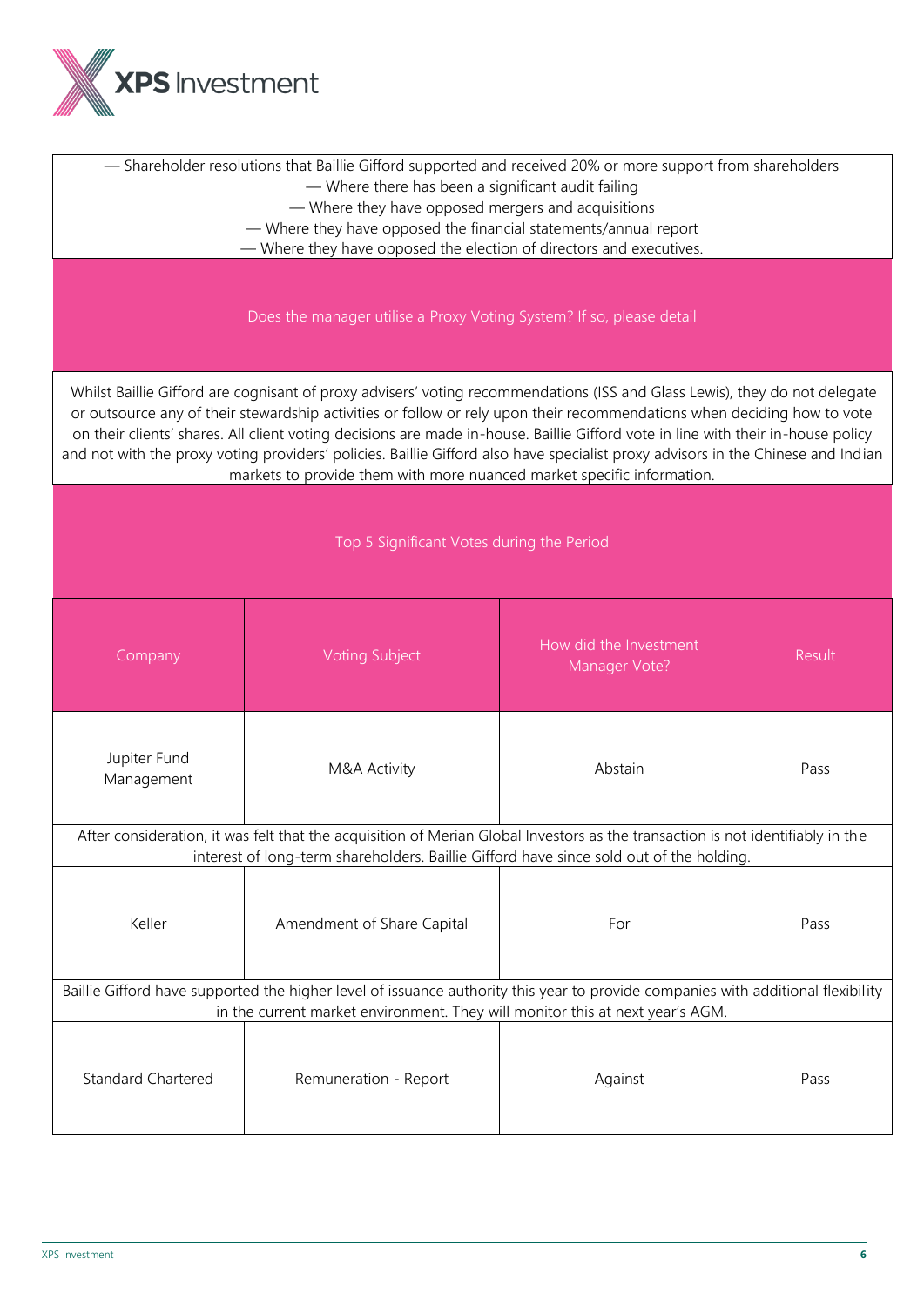

| Baillie Gifford's investors consider that FPAs do not comply with the spirit of what was intended when bonus caps were<br>introduced. For them to consider supporting the remuneration report in future, Baillie Gifford would encourage the |                                                                                                                            |     |      |
|----------------------------------------------------------------------------------------------------------------------------------------------------------------------------------------------------------------------------------------------|----------------------------------------------------------------------------------------------------------------------------|-----|------|
|                                                                                                                                                                                                                                              | company to reconsider the use of FPAs.                                                                                     |     |      |
| Aggreko                                                                                                                                                                                                                                      | Amendment of Share Capital                                                                                                 | For | Pass |
|                                                                                                                                                                                                                                              | Baillie Gifford have previously opposed the authority to issue an additional 5% of issued share capital with pre-emption   |     |      |
|                                                                                                                                                                                                                                              | rights. However, they have supported the higher level of issuance authority this year to provide companies with additional |     |      |
| flexibility in the current market environment. They will continue to monitor the situation.                                                                                                                                                  |                                                                                                                            |     |      |
| HomeServe                                                                                                                                                                                                                                    | Amendment of Share Capital                                                                                                 | For | Pass |
| Baillie Gifford have previously opposed the authority to issue an additional 5% of issued share capital with pre-emption                                                                                                                     |                                                                                                                            |     |      |
| rights. However, they have supported the higher level of issuance authority this year to provide companies with additional                                                                                                                   |                                                                                                                            |     |      |
| flexibility in the current market environment. Baillie Gifford will continue to monitor the situation.                                                                                                                                       |                                                                                                                            |     |      |

## Schroders Diversified Growth Fund

Voting Information

Schroders Diversified Growth Fund

The fund manager has not provided stewardship code data at present

The manager voted on 98.7% of resolutions of which they were eligible out of 17,858 eligible votes.

Investment Manager Client Consultation Policy on Voting

In order to maintain the necessary flexibility to meet client needs, local offices of Schroders may determine a voting policy regarding the securities for which they are responsible, subject to agreement with clients as appropriate, and/or addressing local market issues. Clients in the UK will need to contact their usual client services person(s) on whether or not this is available for the type of investment(s) they hold with Schroders.

Investment Manager Process to determine how to Vote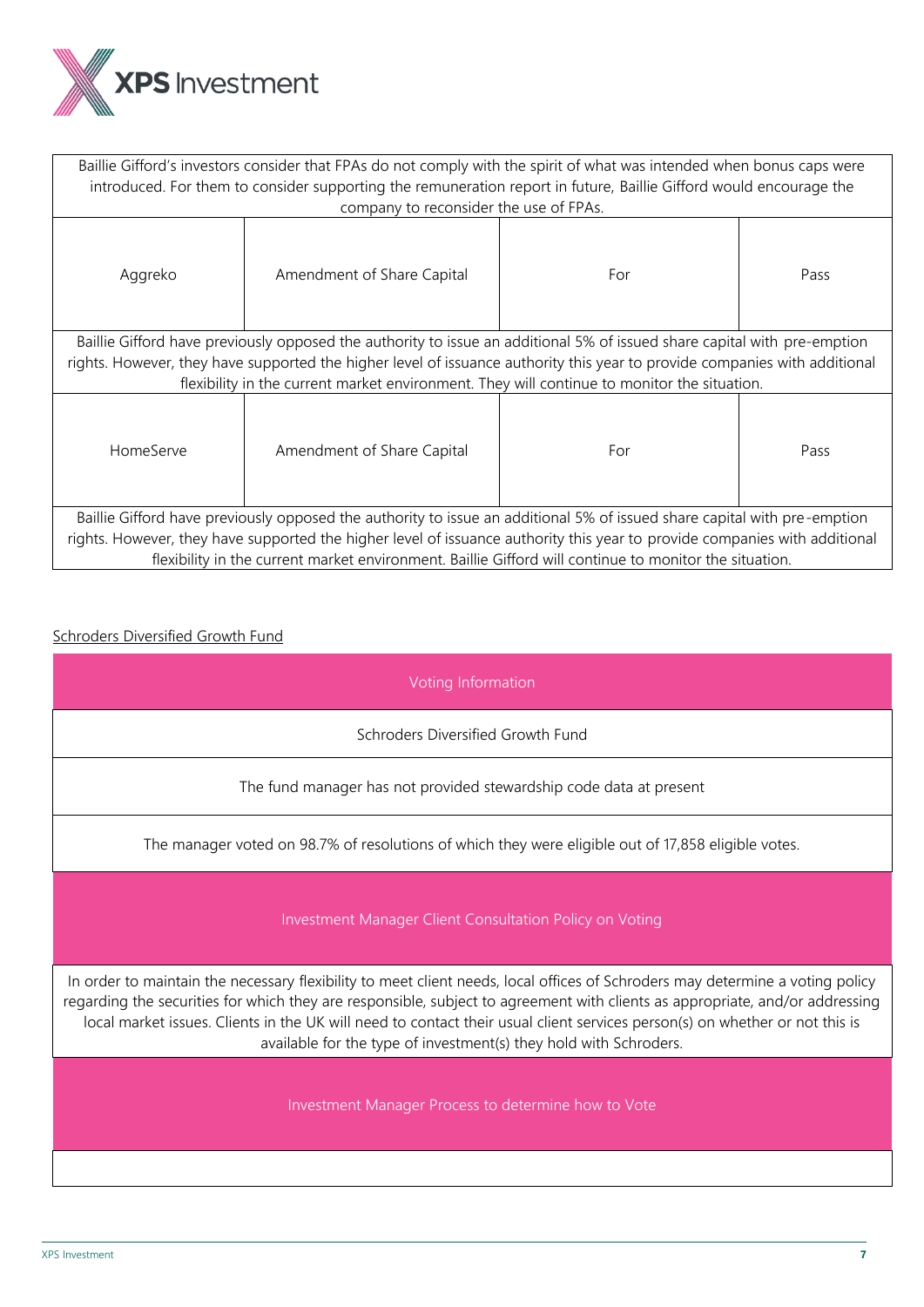

Schroders evaluate voting issues arising at their investee companies and, where they have the authority to do so, vote on them in line with their fiduciary responsibilities in what they deem to be the interests of their clients. They utilise company engagement, internal research, investor views and governance expertise to confirm their intention. Further information can be found in their Environmental, Social and Governance Policy for Listed Assets policy:

https://www.schroders.com/en/sysglobalassets/global-assets/english/campaign/sustainability/integritydocuments/schroders-esg-policy.pdf

How does this manager determine what constitutes a 'Significant' Vote?

Schroders consider "most significant" votes as those against company management.

Schroders are not afraid to oppose management if they believe that doing so is in the best interests of shareholders and their clients. For example, if they believe a proposal diminishes shareholder rights or if remuneration incentives are not aligned with the company's long term performance and creation of shareholder value. Such votes against will typically follow an engagement and they will inform the company of their intention to vote against before the meeting, along with their rationale. Where there have been ongoing and significant areas of concerns with a company's performance Schroders may choose to vote against individuals on the board.

However, as active fund managers they usually look to support the management of the companies that they invest in. Where they do not do this they classify the vote as significant and will disclose the reason behind this to the company and the public.

## Does the manager utilise a Proxy Voting System? If so, please detail

Schroders receive research from both ISS and the Investment Association's Institutional Voting Information Services (IVIS) for upcoming general meetings, however this is only one component that feeds into their voting decisions. In addition to relying on policies, Schroders will also be informed by company reporting, company engagements, country specific policies, engagements with stakeholders and the views of portfolio managers and analysts.

It is important to stress that their own research is also integral to final voting decisions; this will be conducted by both financial and ESG analysts. For contentious issues, Corporate Governance specialists will be in deep dialogue with the relevant analysts and portfolio managers to seek their view and better understand the corporate context.

Schroders continue to review their voting practices and policies during ongoing dialogue with portfolio managers.

#### Top 5 Significant Votes during the Period

| Company               | <b>Voting Subject</b>                                                               | How did the Investment Manager<br>Vote? | Result                              |
|-----------------------|-------------------------------------------------------------------------------------|-----------------------------------------|-------------------------------------|
| Egis Technology, Inc. | Proposal 3 - Amend Procedures<br>Governing the Acquisition or<br>Disposal of Assets | Against                                 | Voted against Company<br>Management |